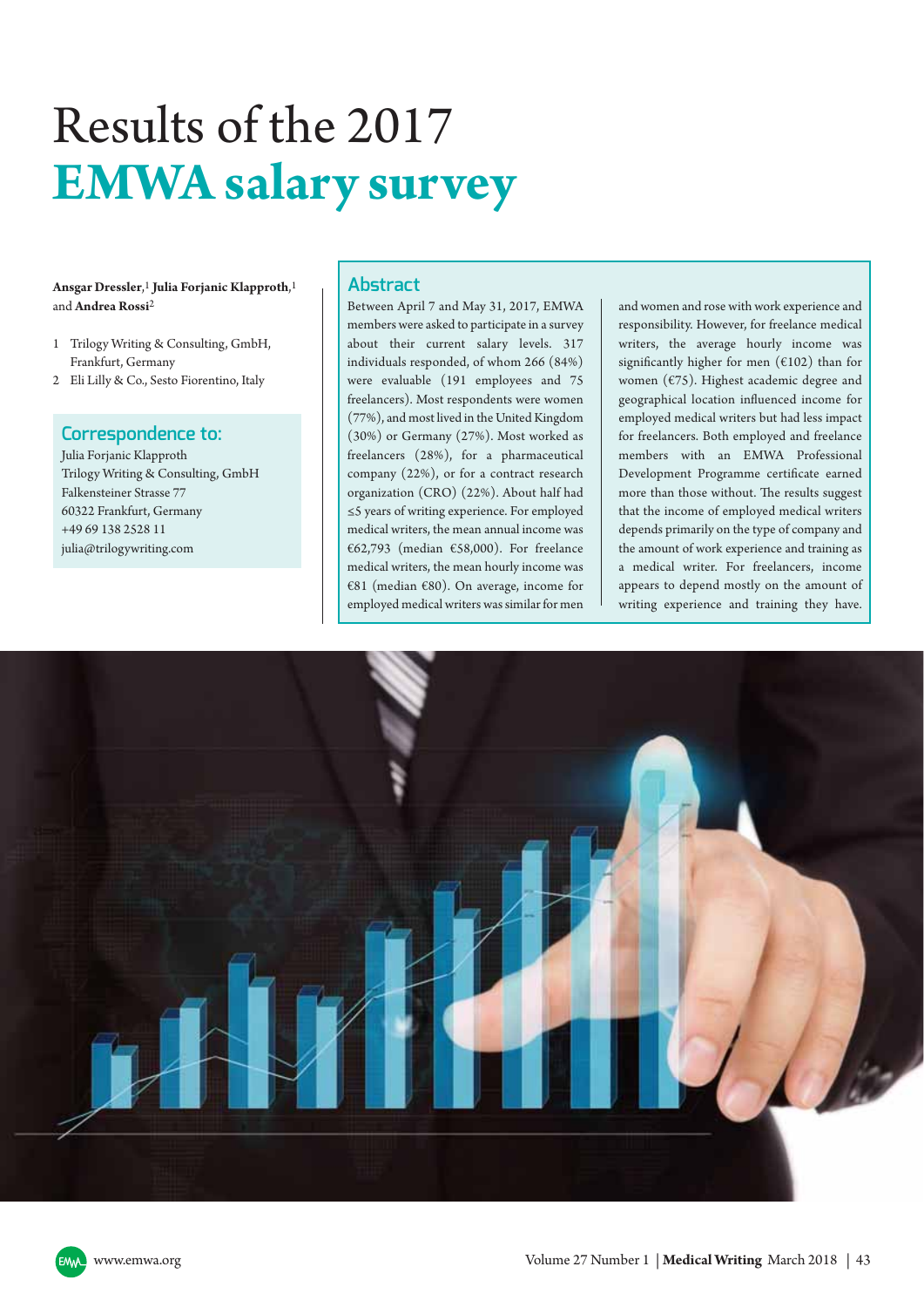# **Introduction**

EMWA conducted its first salary survey in 2006 to which 145 employed EMWA members responded. 1 The survey was repeated in 2012, with 320 members responding. 2 A third survey was conducted in 2017 and is reported here. Although separate surveys were previously conducted for freelance medical writers (including 63 freelancers in 2003, 101 in 2007, 130 in 2010, and 123 in 2013), 3–6 the current survey included both freelancers and employed medical writers, which allows for comparison of incomes and patterns between these 2 groups.

## **Methods**

#### **Survey details**

The present survey was based on the previous questionnaires, although a few questions relevant to understanding the salary level (e.g. whether a person has supervisory responsibilities or not) were added and the survey was adapted to allow freelancers to participate. The questions included in the survey are summarised in the Appendix. The survey was set up and administered online via Survey Monkey [\(http://www.](http://www.surveymonkey.com/) [surveymonkey.com\)](http://www.surveymonkey.com/). EMWA members were invited to participate via email, social media, and announcements on the EMWA website and in *Medical Writing*. A reminder was sent to all invitees shortly before the end of the survey period. The survey was open for participation from April 7 to May 31, 2017. All answers were collected and kept strictly confidential. As the survey was anonymous, it was not possible to query missing or inconsistent data.

#### **Statistical analyses**

For the purpose of assessing income, the respondents were divided into two full analysis sets (FAS) based on whether they were employees (the employee FAS) or freelance (the freelance FAS). The employee FAS consisted of all respondents who selected employer type as anything except "I am a Freelance" and job title as anything except"Freelance" andwho provided information for annual salary. The freelance FAS consisted of all respondents who selected employer type as "I am a Freelance" or job title as "Freelance" and who provided an hourly rate. When respondents provided both hourly and annual income, they were assigned to the freelance FAS or employee FAS according to their answer to employer type. Respondents missing any of this information or who did not comply with these rules were excluded from the analyses. The combination of these two FAS comprised the total FAS.

Data on demographics, background, and job characteristics were summarised for each FAS (total, employee, and freelance). Means, standard deviations (SD), medians, and ranges were reported for income data (annual salaries and hourly rates). Simple analysis of covariance models were used to assess the impact of each explanatory variable on the annual income/ hourly rate.

The annual income reported by a few freelancers was removed so that freelance incomes were only assessed based on hourly rates.

Missing values were not replaced. Pounds were converted to Euros using official exchange rates on 16 June 2017, where 1 £ = 1.14237326 €.

## **Results**

## **Respondent characteristics**

A total of 317 EMWA members responded to the survey of whom 221 (70%) were employees, 89 (28%) were freelance, and 7 (2%) did not classify their employment situation. The employee FAS comprised 191 respondents, and the freelance FAS comprised 75 respondents.

The majority of respondents in the total FAS were women (77%), and most lived in the UK (30%) or Germany (27%) (Table 1; Figure 1). Proportions were similar in the employee FAS and freelance FAS. Among the employee FAS, 16%worked part-time (all but one ofwhom were women) compared to 48% among the freelance FAS (all but three of whom were women). In the total FAS, approximately one third of respondents (35%) worked an average of >40 h/week; however, this proportion was much higher among employed writers (41%) than among freelancers (17%).

The academic background, level of training, and average time in the industry were similar among employed and freelance writers. In the total FAS, most respondents had an advanced academic degree (master's degree or higher, 89%), and the most common fields of study had been biological and other life sciences and healthcare (86%). Only 32% had already obtained an EMWAprofessional development programme (EPDP) certificate, and 93% had not completed any other formal training or certification in medical writing (e.g. certificate from the American Medical Writers Association or the Drug Information Association). The majority of respondents had been working in the pharmaceutical industry for >5 years (78%), but half (50%) had ≤5 years of experience as a medical writer (Table 1).

Among employed medical writers, most worked for either a pharmaceutical company (31%), a contract research organisation (CRO) (31%), or a company offering medical writing



#### *Figure 1. Geographical location of medical writers (Total FAS population)*

Any country with fewer than 5% of total respondents was grouped by region as follows: Asia/India (China, Hong Kong, India, Japan, Singapore, Thailand), Eastern Europe (Czech Republic, Lithuania, Poland, Romania, Russian Federation, Serbia), Rest of Western Europe (Austria, Belgium, Ireland, The Netherlands), Rest of World (Turkey, Israel, other), Scandinavia (Denmark, Finland, Sweden), and Southern Europe (Greece, Italy, Spain, Portugal).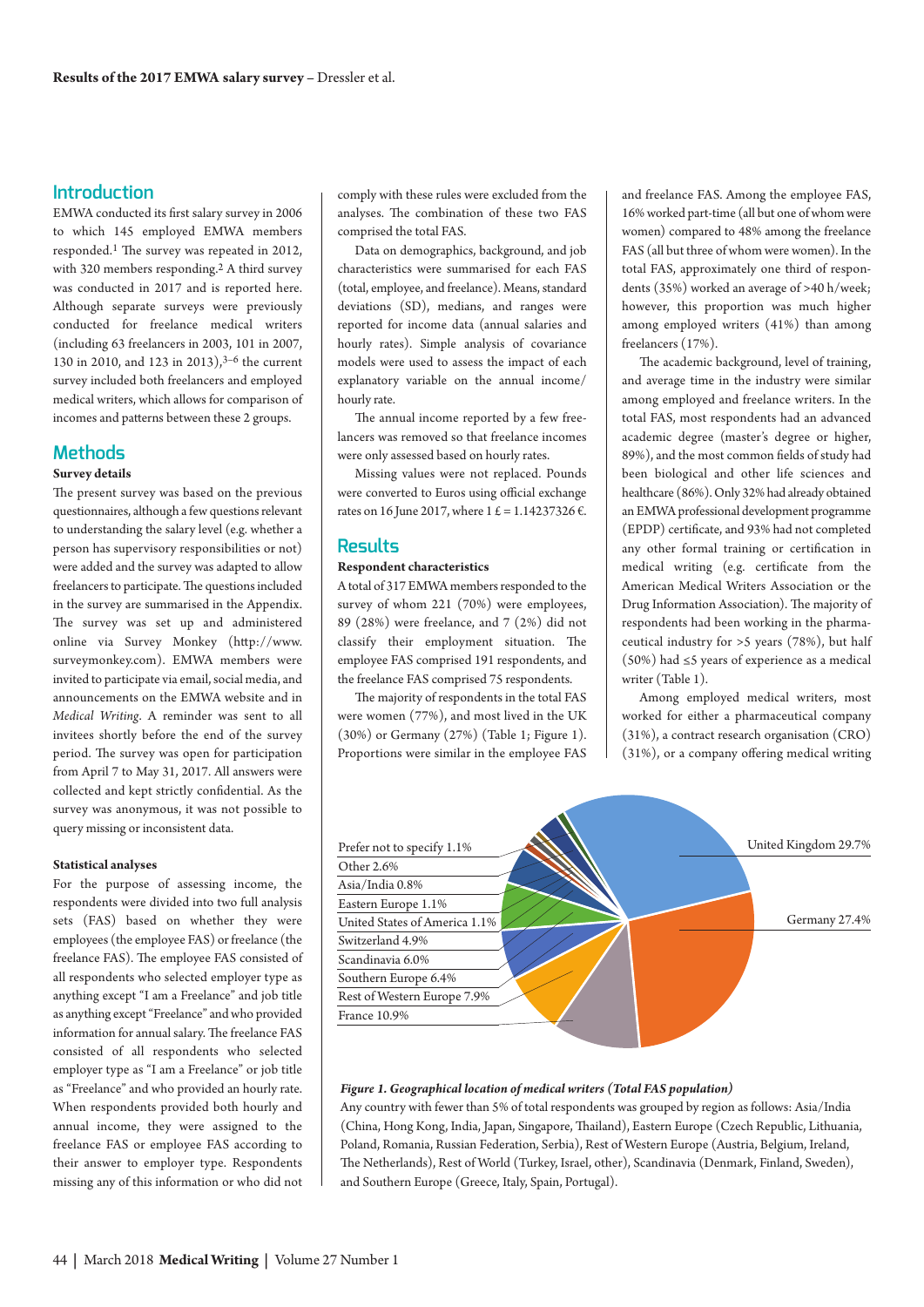#### *Table 1. Demographic and work-life characteristics*

|                                           | Number (%) of respondents |                          |                      |  |  |  |
|-------------------------------------------|---------------------------|--------------------------|----------------------|--|--|--|
| Characteristic                            | <b>Employee FAS</b>       | <b>Freelance FAS</b>     | <b>Total FAS</b>     |  |  |  |
| Total                                     | 191 (100)                 | 75 (100)                 | 266(100)             |  |  |  |
| Women                                     | 148 (77) <sup>a</sup>     | $56(75)$ <sup>a</sup>    | 204(77) <sup>a</sup> |  |  |  |
| Country working in                        |                           |                          |                      |  |  |  |
| <b>UK</b>                                 | 57(30)                    | 22(29)                   | 79 (30)              |  |  |  |
| Germany                                   | 54(28)                    | 19(25)                   | 73(27)               |  |  |  |
| France                                    | 20(10)                    | 9(12)                    | 29(11)               |  |  |  |
| Scandinavia<br>(Denmark, Finland, Sweden) | 10(5)                     | 6(8)                     | 16(6)                |  |  |  |
| Switzerland                               | 12(6)                     | 1(1)                     | 13(5)                |  |  |  |
| Spain                                     | 6(3)                      | 3(4)                     | 9(3)                 |  |  |  |
| Belgium                                   | 6(3)                      | 2(3)                     | 8(3)                 |  |  |  |
| Austria                                   | 6(3)                      | $\equiv$                 | 6(2)                 |  |  |  |
| Italy                                     | 5(3)                      | 1(1)                     | 6(2)                 |  |  |  |
| Other                                     | 15(8)                     | 12(16)                   | 27(10)               |  |  |  |
| Full-time employment                      | 160(84)                   | 39(52)                   | 199 (75)             |  |  |  |
| Hours worked per week                     |                           |                          |                      |  |  |  |
| $1 - 10$                                  | $\Omega$                  | 5(7)                     | 5(2)                 |  |  |  |
| $11 - 20$                                 | 2(1)                      | 8(11)                    | 10(4)                |  |  |  |
| $21 - 30$                                 | 15(8)                     | 18(24)                   | 33(12)               |  |  |  |
| $31 - 35$                                 | 17(9)                     | 15(20)                   | 32(12)               |  |  |  |
| $36 - 40$                                 | 78 (41)                   | 16(21)                   | 94(35)               |  |  |  |
| >40                                       | 79 (41)                   | 13(17)                   | 92(35)               |  |  |  |
| Time working as medical writer            |                           |                          |                      |  |  |  |
| $\leq$ 5 years                            | 102(53)                   | 30(40)                   | 132(50)              |  |  |  |
| >5 years                                  | 89(47)                    | 45(60)                   | 134(50)              |  |  |  |
| Employer type                             |                           |                          |                      |  |  |  |
| Contract research organisation            | 59(31)                    |                          | 59(22)               |  |  |  |
| Pharmaceutical company                    | 59(31)                    |                          | 59(22)               |  |  |  |
| Medical writing company                   | 41(21)                    |                          | 41(15)               |  |  |  |
| Communications/advertising agency         | 10(5)                     |                          | 10(4)                |  |  |  |
| Biotech company                           | 7(4)                      | $\overline{\phantom{0}}$ | 7(3)                 |  |  |  |
| Other                                     | 15(8)                     | $\overline{\phantom{0}}$ | 15(6)                |  |  |  |
| Freelance                                 | $\overline{\phantom{0}}$  | 75 (100)                 | 75(28)               |  |  |  |
| Supervisory responsibility b              | 119(62)                   | 23(31)                   | 142(53)              |  |  |  |
| Line management                           | 42(22)                    | 7(9)                     | 49(18)               |  |  |  |

FAS: full analysis set

<sup>a</sup> 5 respondents in the FAS populations (3 employees and 2 freelancers) preferred not to reveal their gender.

Oversight of a project but not line management.

services (21%) (Table 1). Although the majority of employed writers worked for medium-sized (50–1000 people; 40%) or large companies (>1,000 people; 37%), almost one quarter (23%) worked for small companies (<50 people).

While both employed and freelance writers reported having supervisory responsibilities (e.g. oversight of a project but not line management), the proportion was much higher for employed writers (Table 1). More than half of employed writers (62%) said they have supervisory responsibilities, and 22% said they have line

management activities.

Employed writers spent, on average, 45% of their working time on creating new texts based on data, 16% on editing texts that need considerable rewriting, 15% on supervision or administration (not line management), and 12% on quality control activities. On average, they also spent 33% of their time on documents for clinical and nonclinical development (clinical study protocols, clinical study reports, or statistical analysis plans), 15% on articles for scientific journals and the scientific press, and 14% on

documents for submission dossiers (Common Technical Document Module 2, Integrated Summary of Safety, or Integrated Summary of Effectiveness).

Freelance writers mostly spent their time creating new texts based on data (65% on average), followed by editing texts that need considerable rewriting (13%); the proportions of time for other predefined activities did not exceed 6%. The average percentage of time spent by freelancers was similar for documents for clinical and nonclinical development (24%) and scientific articles (25%) and less (13%) on documents for submission dossiers.

## **Gross annual income–employed medical writers**

In the employee FAS, the mean gross annual income was  $\epsilon$ 62,793 (SD  $\epsilon$ 28,771), with a median of €58,000 (range €16,000 to €210,000). The mean income of the 40 men in the employee FAS ( $\epsilon$ 63,755) was only slightly higher than that of the 148 women (€61,305), and the difference was not statistically significant.

The average starting salary of employed writers (those with ≤2 years of experience) was €45,376, which rose by approximately  $€15,000$ for those with between 2 and 10 years of experience as a medical writer, and by another €20,000 for those with >10 years of experience (Table 2). Likewise, mean salaries also increased with more senior job titles: the lowest salary was earned by associate medical writers ( $€36,987)$ and junior medical writers ( $\epsilon$ 43,637) and was highest for department heads ( $€109,050$ ) (Table 3). Those respondents with supervisory responsibilities earned more (mean €69,045) than those without ( $€52,459$ ), as did those with line management responsibility (€79,224) compared to those without ( $€58,161$ ).

The mean salary was higher in respondents with an advanced academic degree (MBBS, MD, PhD, MBA or equivalent) ( $\epsilon$ 66,265) than in those with a master's (€55,334) or bachelor degree (€55,544). Although only one third of respondents had an EPDP (EMWA Professional Development Programme) certificate, they earned more (mean €70,596) than those who did not (€59,131).

The average annual income differed considerably based on geographical location: it was highest in Switzerland (€122,417) and lowest in Austria (€47,397) (Table 4). It was also higher for writers employed at pharmaceutical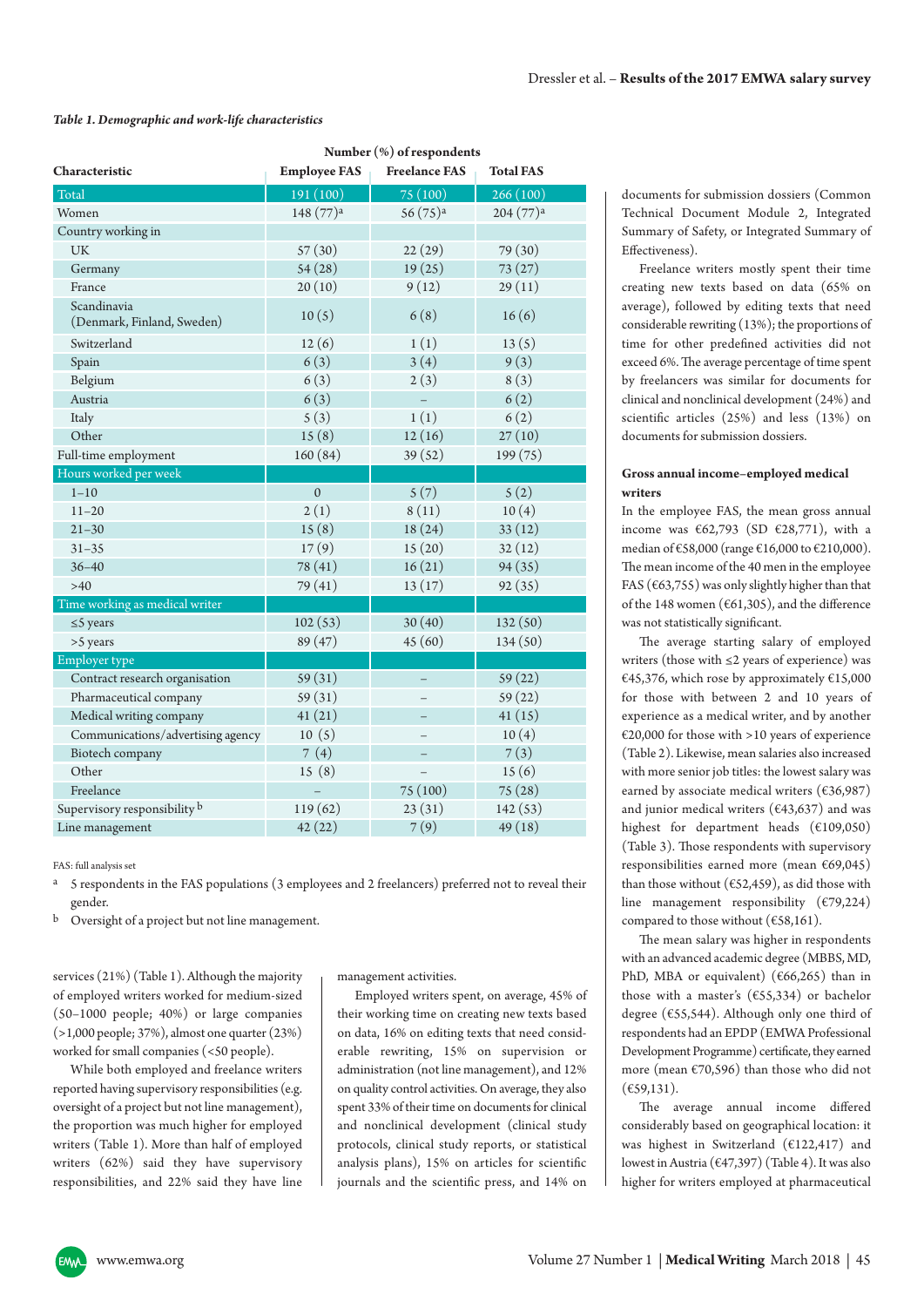*Table 2. Gross annual income of employed medical writers by years of experience (employee FAS, N=191)*

| <b>Years working</b> | Gross annual income $(\epsilon)$ |        |           |               |                |
|----------------------|----------------------------------|--------|-----------|---------------|----------------|
| as medical writer    | $N(\%)$                          | Mean   | <b>SD</b> | <b>Median</b> | Range          |
| $\leq$ 2 years       | 53(28)                           | 45,376 | 19,080    | 42,000        | 16,000-145,000 |
| $>2-5$ years         | 49(26)                           | 60,145 | 25,334    | 53,500        | 25,000-156,000 |
| $>5-10$ years        | 43(23)                           | 61,288 | 18,065    | 61,250        | 26,000-110,000 |
| $>10-15$ years       | 31(16)                           | 88,673 | 35,063    | 70,500        | 55,000-210,000 |
| $>15$ years          | 15(8)                            | 83,810 | 30,520    | 72,000        | 44,000-150,000 |

FAS: full analysis set; SD: standard deviation

*Table 3. Gross annual income of employed medical writers by job title (employee FAS, N=191)*

|                             | Gross annual income $(\epsilon)$ |         |           |         |                |
|-----------------------------|----------------------------------|---------|-----------|---------|----------------|
| <b>Job title</b>            | $N(\%)$                          | Mean    | <b>SD</b> | Median  | Range          |
| Associate MW                | 11(6)                            | 36,987  | 11,454    | 35,358  | 16,000-65,000  |
| Junior MW                   | 33(17)                           | 43,637  | 12,115    | 42,000  | 27,000-78,000  |
| Senior MW                   | 60(31)                           | 62,619  | 21,448    | 60,000  | 26,000-156,000 |
| Principal MW                | 17(9)                            | 70,973  | 28,670    | 60,643  | 43,200-145,000 |
| MW manager                  | 22(12)                           | 83,168  | 30,931    | 79,500  | 30,000-154,000 |
| Department head             | 10(5)                            | 109,050 | 47,006    | 101,250 | 58,000-210,000 |
| Communication<br>specialist | 4(2)                             | 53,000  | 18,129    | 49,500  | 35,000-78,000  |
| MW scientist                | 10(5)                            | 53,497  | 16,214    | 54,500  | 25,000-82,450  |
| Other                       | 23(12)                           | 63,287  | 26,351    | 60,000  | 28,559-130,000 |

FAS: full analysis set; MW: medical writer; SD: standard deviation

*Table 4. Gross annual income of employed medical writers by geographical location, sorted by mean income (employee FAS, N=191)*

. . . . . . . . . .

| Country       | Gross annual income $(\epsilon)$ |         |           |               |                |
|---------------|----------------------------------|---------|-----------|---------------|----------------|
| of employment | $N(\%)$                          | Mean    | <b>SD</b> | <b>Median</b> | Range          |
| Switzerland   | 12(6)                            | 122,417 | 40,673    | 120,000       | 60,000-210,000 |
| Scandinavia   | 10(5)                            | 74,286  | 19,202    | 72,000        | 47,412-110,000 |
| Germany       | 54(28)                           | 67,701  | 22,718    | 63,250        | 38,000-130,000 |
| Italy         | 5(3)                             | 54,800  | 15,401    | 54,000        | 40,000-78,000  |
| <b>UK</b>     | 57(30)                           | 53,568  | 22,409    | 47,000        | 26,000-150,000 |
| Belgium       | 6(3)                             | 52,742  | 14,058    | 49,150        | 40,000-70,000  |
| Spain         | 6(3)                             | 48,500  | 20,869    | 40,500        | 30,000-85,000  |
| France        | 20(11)                           | 48,247  | 11,587    | 46,000        | 29,000-82,500  |
| Austria       | 6(3)                             | 47,397  | 13,603    | 41,000        | 35,000-70,000  |
| Other         | 15(8)                            | 62,767  | 32,463    | 64,000        | 16.000-145.000 |

FAS: full analysis set; SD: standard deviation

companies (mean €82,600) than any other company type (Table 5). The mean salaries at all other types of employer ranged from €48,902 to €57,918. The variability between minima of the salary ranges across company types was much lower than for the maxima. The maximum salaries were lowest for biotech companies and communications agencies. Mean annual salaries were also higher at larger companies (>500 employees; €70,136) than at smaller companies ( $€54,732$ ). Further analyses showed that the higher incomes in these companies were from those who had worked longer (>10 years) as a medical writer.

Annual income increased with the hours worked every week: mean income was €59,162 for those who worked ≤35 h/week compared to €63,579 for those who worked >35 h/week, €68,595 for those who worked >41-50 h/week, and €95,480 for those who worked >50 h/week (Table 6).

The mean annual salary also differed with the type of document respondents primarily worked on ( $\geq$  50% of their working time). Those who primarily worked on documents for submission dossiers (n=19) had a mean salary of  $\epsilon$ 78,389, while those primarily working on documents for clinical and nonclinical development (n=64) had a mean salary of €59,406, and those primary working on scientific articles (n=28) earned mean of €48,897.

Most of the employed writers were satisfied with their work (91%) and their salary (63%). As expected, salary satisfaction correlated directly with a higher annual income: the mean salary among satisfied respondents was 28% higher (€68,286) than that of the dissatisfied respondents (€53,508) (p<0.01).

#### **Hourly income – freelance medical writers**

In the freelance FAS, the mean hourly income was  $€81$  (SD  $€35.1$ ), with a median of  $€80/h$ our, and a range of €15 to €200/hour. The mean hourly income of the 17 men ( $\epsilon$ 102) was notably higher than that of the 56 women ( $\epsilon$ 75), and the difference was statistically significant (p<0.01).

The average starting rate of freelance writers (those with  $\leq$ 2 years of experience) was  $\epsilon$ 56/h, which doubled to €113/h for those with between 5 and 10 years of experience as a medical writer, but was slightly less for those with >10 years of experience (Table 7). Among women, those with >10 years of experience were charging more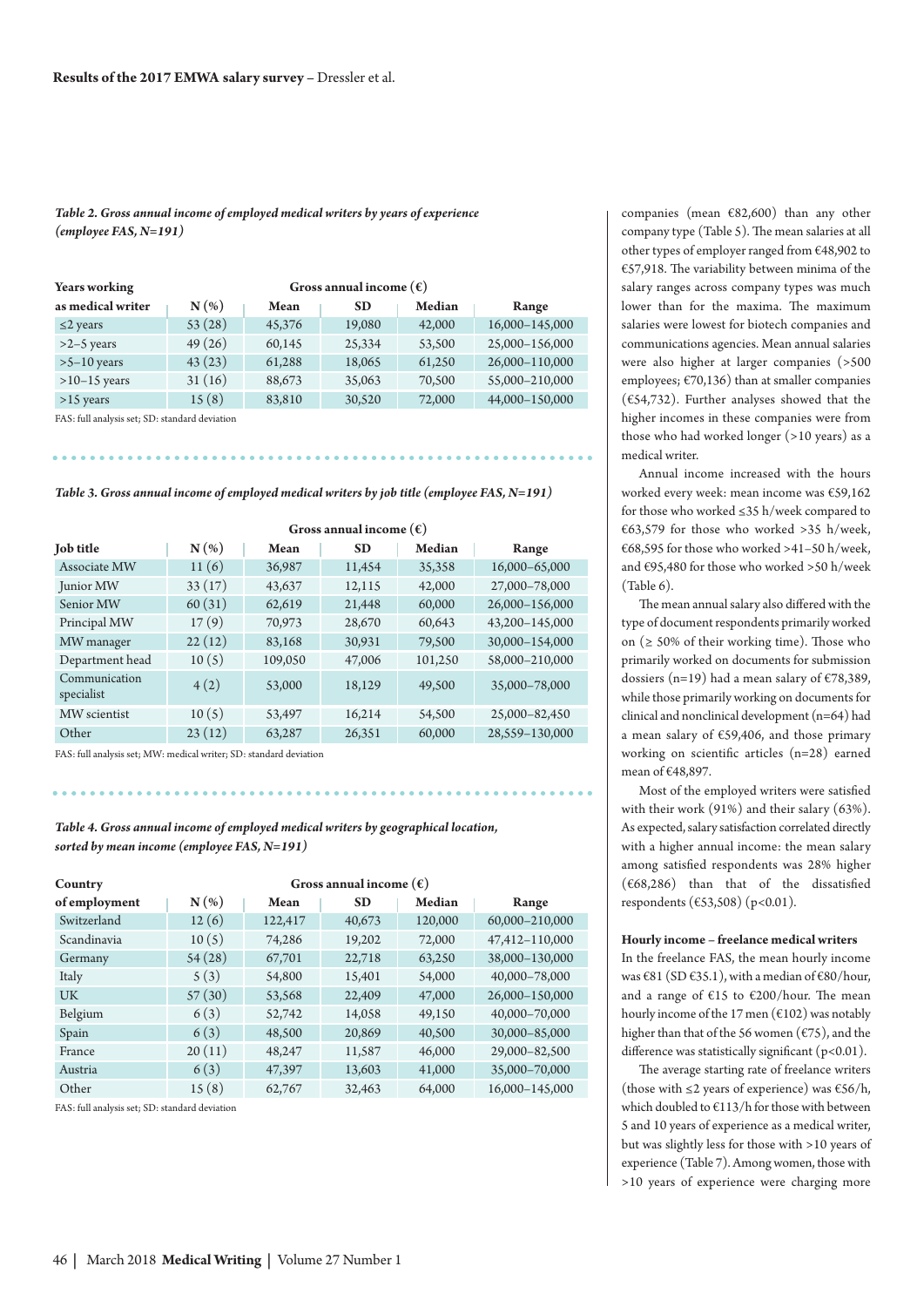(mean  $\epsilon$ 87/h) than those with ≤10 years of experience ( $\epsilon$ 66/h), while the opposite was true for men ( $€111/h$  for  $≤10$  years of experience,  $E$ 694/h for >10 years of experience).

Freelance rates did not differ for those with supervisory responsibilities (mean  $\epsilon$ 82/h) and those without ( $\epsilon$ 81/h). Unexpectedly, the few freelance writers with line management responsibility were charging less (mean €68/h) than those without ( $\epsilon$ 83/h). The mean freelance rate was higher in those with a master's degree  $(\epsilon 91/h)$  than those with either an advanced degree or a bachelor's degree (€79/h for both). Freelance writers who had an EPDP certificate were charging more (mean  $E91/h$ ) than those who did not  $(\frac{\varepsilon}{77/h})$ .

Unlike the salaries of employed medical writers, the average hourly income did not differ much across most geographical locations: although it was higher in Scandinavia (€103/h), it was between €77 and €87/h in the other regions (Table 8).

When assessed based on average hours worked per week, mean hourly rates were slightly higher for those who worked longer: those who worked ≤35 h/week were charging an average of  $E$ 74/h, whereas those who worked >35 hours/ week were charging an average of €92/h.

Similar to the observation made in the employee FAS, the mean hourly rate for freelancers differed according to the type of document respondents primarily worked on (≥50% of their working time). Those who primarily worked on documents for submission dossiers (n=10) had a mean rate of  $\epsilon$ 99/h, while those primarily working on documents for clinical and nonclinical development (n=20) had a rate of  $\frac{687}{h}$ , and those primarily working on scientific articles (n=20) had a rate of  $E81/h$ .

Most of the freelance writers were satisfied with their work (91%) and their salary (77%). As expected, salary satisfaction correlated directly with a higher income: the mean rates were higher among satisfied respondents (€88/h) than among dissatisfied respondents (€59/h)  $(p<0.01)$ .

#### **Discussion**

These survey results can provide a useful benchmark both for medical writers who want to assess how their current salaries compare to those of similar positions across the industry in Europe and for employers of medical writers to ensure

**Gross annual income (€) Type of employer**  $N$  (%) Mean SD Median Range Pharmaceutical company 59 (31) 82,600 35,456 73,000 28,559–210,000 Communications/ communications/<br>advertising agency 10 (5) 57,918 16,933 54,000 38,000–82,500 Contract research organisation 59 (31) 56,488 22,993 49,000 25,000–145,000 Biotech company 7 (4) 49,197 20,072 42,000 16,000–70,000 Medical writing company 41 (21) 48,902 15,356 46,000 30,000–115,000 Other <sup>a</sup> 15 (8) 57,243 16,622 58,300 34,000–89,000

*Table 5. Gross annual income of employed medical writers by type of company, sorted by mean income (employee FAS, N=191)*

FAS: full analysis set; SD: standard deviation

a Other includes research/consulting, medical device company, public sector organisation, consultancy including providing medical writing services, health technology assessment institute, governmental institution, medical communications & education agency, National Health System, consultant to the pharmaceutical industry, consulting, pharmaceutical consultancy, both freelance and employed (10 h per week), and charitable organisation

*Table 6. Gross annual income of employed medical writers by hours worked per week (employee FAS, N=191)*

| <b>Hours</b> worked | Gross annual income $(\epsilon)$ |        |           |        |                |
|---------------------|----------------------------------|--------|-----------|--------|----------------|
| per week            | $N(\%)$                          | Mean   | <b>SD</b> | Median | Range          |
| $1 - 20$            | 2(1)                             | 71,000 | 1,414     | 71,000 | 70,000-72,000  |
| $21 - 30$           | 15(8)                            | 61,615 | 19,465    | 63,000 | 26,000-95,000  |
| $31 - 35$           | 17(9)                            | 55,605 | 22,038    | 46,400 | 29,000-110,000 |
| $36 - 40$           | 78(41)                           | 55,051 | 22,486    | 48,500 | 27,000-156,000 |
| $41 - 50$           | 69(36)                           | 68,595 | 34,136    | 60,000 | 16,000-210,000 |
| >50                 | 10(5)                            | 95,480 | 28,491    | 90,000 | 58,300-150,000 |

FAS: full analysis set; SD: standard deviation

*Table 7. Hourly rate of freelance medical writers according to years of experience (freelance FAS, N=75)*

| Years working as | Hourly rate $(\epsilon)$ |      |           |               |            |
|------------------|--------------------------|------|-----------|---------------|------------|
| medical writer   | $N(\%)$                  | Mean | <b>SD</b> | <b>Median</b> | Range      |
| $\leq$ 2 years   | 11(15)                   | 56   | 27.7      | 60            | $20 - 100$ |
| $>2-5$ years     | 19(25)                   | 67   | 37.0      | 55            | $15 - 170$ |
| $>5-10$ years    | 10(13)                   | 113  | 45.7      | 105           | $50 - 200$ |
| $>10-15$ years   | 13(17)                   | 93   | 31.5      | 80            | $60 - 160$ |
| $>15$ years      | 22(29)                   | 85   | 15.4      | 90            | $60 - 110$ |

FAS: full analysis set; SD: standard deviation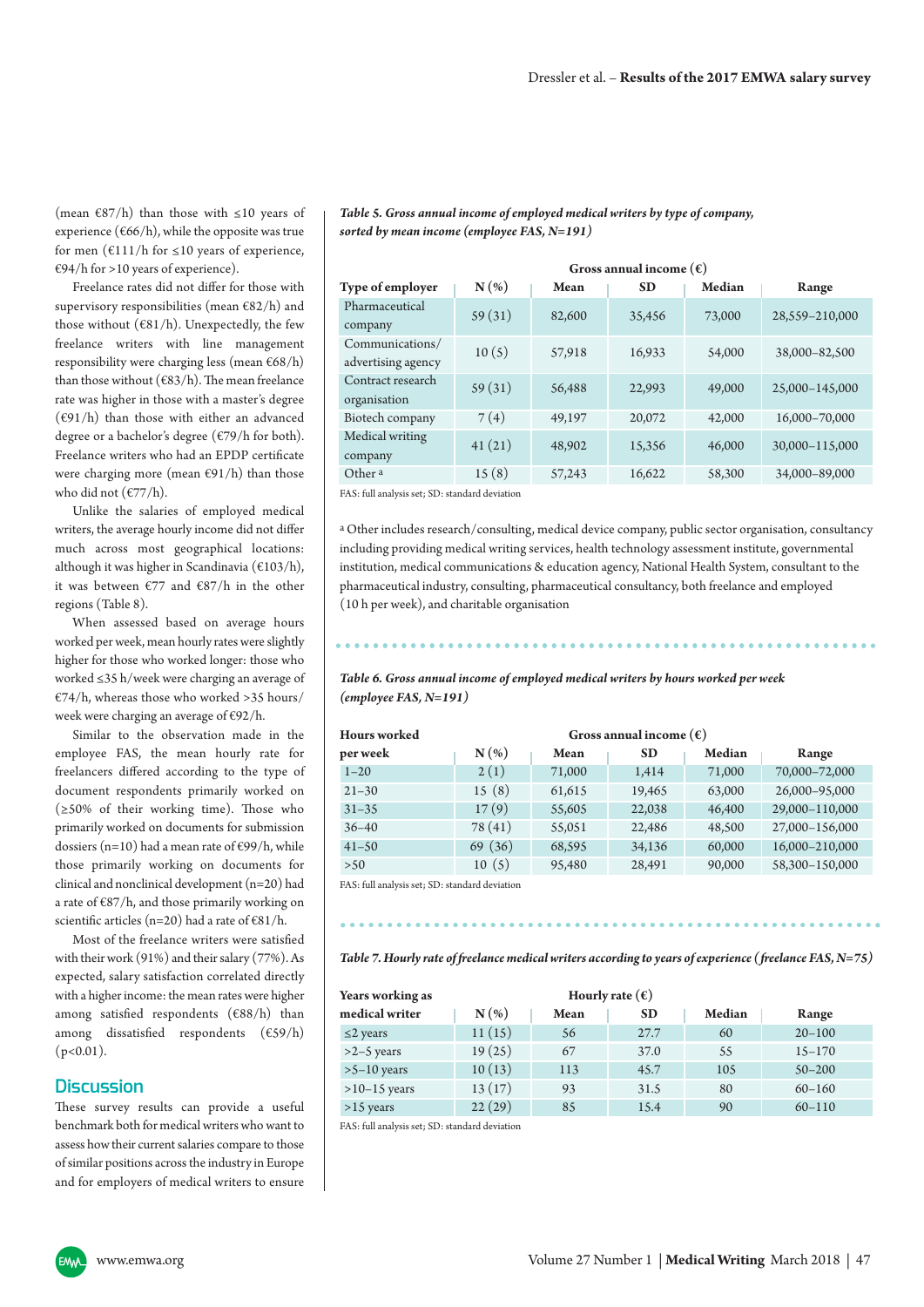*Table 8. Hourly rate of freelance medical writers according to geographical location (freelance FAS, N=75)*

| Hourly rate $(\epsilon)$                                               |        |     |      |     |            |  |  |
|------------------------------------------------------------------------|--------|-----|------|-----|------------|--|--|
| N(%<br><b>SD</b><br>Median<br>Country employed<br><b>Mean</b><br>Range |        |     |      |     |            |  |  |
| Scandinavia                                                            | 6(8)   | 103 | 43.7 | 115 | $50 - 150$ |  |  |
| France                                                                 | 9(12)  | 87  | 16.0 | 90  | $60 - 110$ |  |  |
| Germany                                                                | 19(25) | 79  | 32.8 | 80  | $35 - 170$ |  |  |
| UK                                                                     | 22(29) | 79  | 19.3 | 70  | $50 - 120$ |  |  |
| Other                                                                  | 19(25) | 77  | 52.0 | 70  | $15 - 200$ |  |  |

FAS: full analysis set; SD: standard deviation

that the salaries being offered are competitive. With the results of this salary survey, the three surveys provide insight into salaries of medical writers in Europe over an 11-year period. With these data, we can begin to look for trends over time. Future surveys will expand the data and may strengthen the conclusions that we can draw.

The reported average salary of employed medical writers rose much more between the initial salary survey in 2006 (mean €54,924; median €50,000) and the second survey in 2012 (mean  $\epsilon$ 61,505; median  $\epsilon$ 54,000) than between the second survey and the current survey (mean €62,793; median €58,000).<sup>1,2</sup> This difference is certainly influenced by several factors including differences in inflation and cost of living in different European countries, differences in the number and type of EMWA members and respondent characteristics, differences in companies' working models, and, generally, differences in social and political changes across Europe.

Indeed, there was substantial geographical variability in salaries across Europe, which appears to reflect differences in cost of living, with the highest salaries in Switzerland and Scandinavia. However, since only a few medical writers responded from these countries, these averages may not reflect the true average in these regions. Because 58% of the employed medical writers resided in Germany or the UK, the average salary reported for these countries could be a good benchmark for the average income of a large proportion of employed medical writers across Europe.

While more than 90% of respondents in the total FAS were satisfied with their work, only two-thirds were satisfied with their salary. This suggests that factors other than the salary contribute to being satisfied with work.

Consistent with previous reports,<sup>1,2</sup> annual income in this survey increased with experience as a medical writer and more advanced job titles.



# *Figure 2. Wage share in the pharmaceutical industry and the total economy in Germany*

Index 1991=100; compensation of employees as % of gross value added.

Source: created from data provided by the German statistical office, and available at www.destatis.de at the time of writing the paper. 8

In particular, the mean salary jumped considerably for writers with >10 years of writing experience. The increase in average income for highly experienced writers is much higher than what was reported in the 2006 survey.<sup>2</sup> This may be due to an ever-increasing demand for highly experienced writers, which increases their market value. However, it may also reflect the fact that the pharmaceutical industry has been reducing spending over the last 20 years.7 Data from the German statistical office show that the proportion of revenue that pharmaceutical companies spend on their employees as wages (the wage share) began to decrease in the early 1990s and has decreased significantly more than in the total economy, reaching a trough point 9 years ago (Figure 2). (Note that data for this comparison were not available from any of the other main European statistical offices and so only the German data are presented.) Thus, those writers with >10 years of experience started in the industry at a time when pay was generally higher and continue to be paid more now, while those who joined the industry within the last 10 years came in at lower levels and have not received large raises that were previously common.

The upper limit of annual income earned by employed medical writers depended on the type of company they work for. While the starting level income appears to be similar across company types (based on the lower range of incomes reported), the maximum was earned at the three most common employers of medical writers–pharmaceutical, CROs, and medical writing companies. However, both the mean and maximum income was, by far, the highest at pharmaceutical companies. Interestingly, the proportion of writers employed by specialised medical writing companies continued to increase in this survey (21% vs. 19% in 2012 and 3% in 2006). This may reflect a growing employment option for medical writers as more companies become specialised in medical writing.

Importantly, differences in salaries between men and women appear to be disappearing. Whereas salaries were 28% higher for men in 2006 and 15% higher in 2012, they were only 4% higher in this survey. This suggests that the medical writing industry is overcoming sex biases in pay for salaried employees. However, for freelance medical writers, men were charging higher hourly rates than women. Hopefully these data will improve women's awareness of their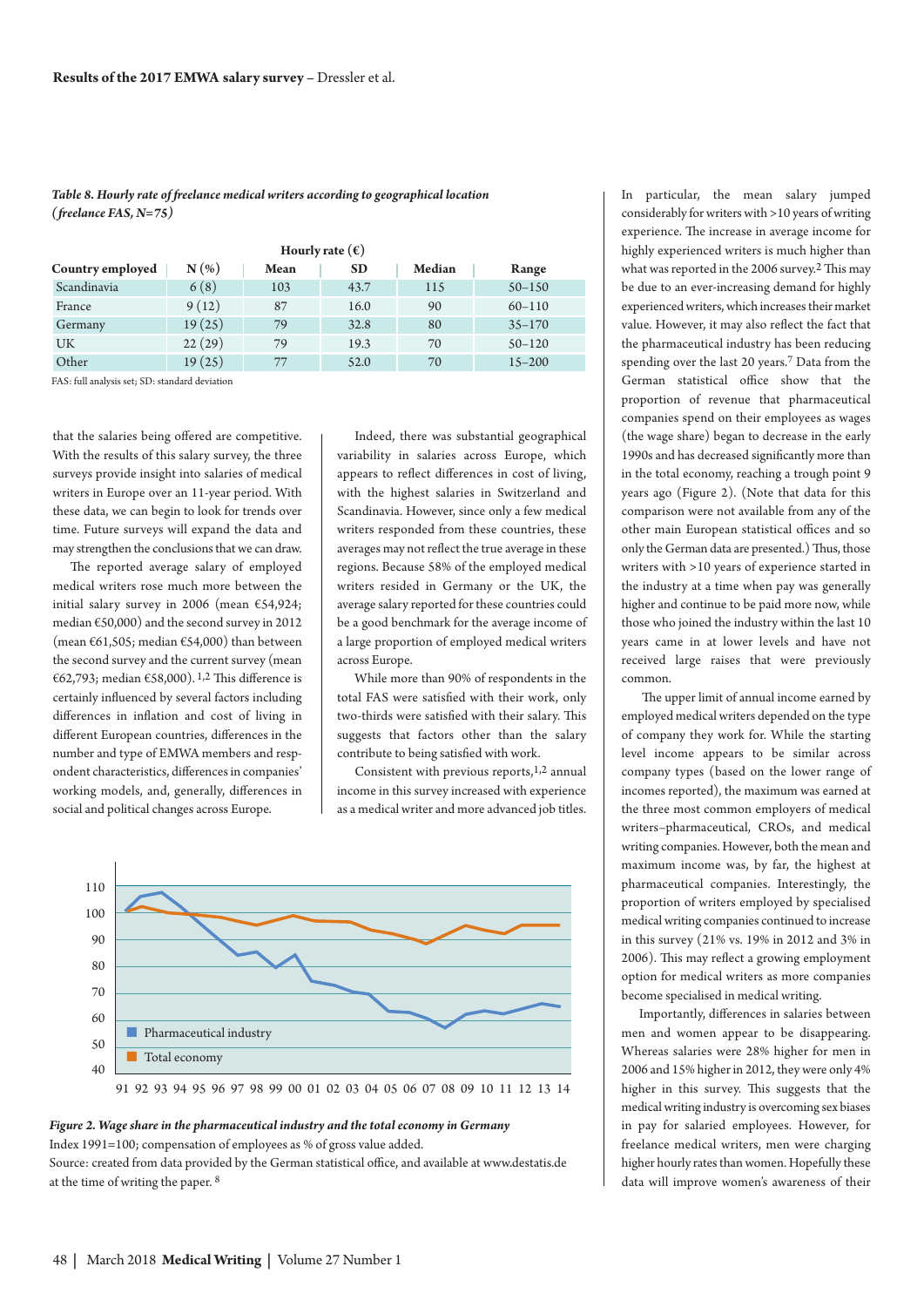market value and give them the courage to charge rates equivalent to their male colleagues.

Unlike the income of employed medical writers, the income of freelance writers did not appear to increase with increased responsibility (through line management activities) or relative to their geographical location; however, the sample size was small, so this may not be a general trend. For freelancers, the only factor that played a role in charging higher hourly rates was experience: those who had worked > 5 years as a medical writer or had an EPDP certificate charged more than those who did not.

Although this analysis included 266 respondents, which represents roughly onefourth of the EMWA membership, the numbers of respondents in many individual categories assessed was often low. For example, 10 or fewer individuals responded for some countries, employer types, or job titles. As a result, the data from these groups may not be representative of the population as awhole.In addition, the sample may be biased by the type of medical writer who choosesto participate: individualswho earn large amounts tend to be less willing to share financial information, while new medical writers may not yet be members of EMWA (and thus not in the eligible population) or may not yet feel qualified to participate in a survey.

# **Conclusions**

Overall, the results of this survey were consistent with those of the previous survey for employed medical writers. As medical writers gain experience and take on more responsibility, their salaries increase. The highest salaries were paid for experienced medical writers working for pharmaceutical companies, followed by CROs, and medical writing companies. Salaries were also higher for writers with EPDP certificates. Geographical location may influence annual income for employed medical writers but appears to play less of a role for the hourly rates charged by freelance writers. The discrepancy in income between men and women has now all but disappeared among employed medical writers, but it continues to be an issue for freelance medical writers, leaving room for improvement.

# **Acknowledgements**

The authors thank Phillip Leventhal for copy editing and Dirk Schumacher for his input on the discussion of wage shares in the industry. The data collected in this survey are the property of EMWA. The original data are available to EMWA members for purposes of further research, upon reasonable request to the Head Office.

# **Conflicts of interest**

The authors did not receive compensation for writing this article and declare no conflicts of interest. Julia Forjanic Klapproth and Ansgar Dressler are full-time employees of Trilogy Writing & Consulting, GmbH. Andrea Rossi is a full-time employee of Eli Lilly & Co.

# **References**

- 1. Goodwin Burri K. Results of the 2006 EMWA salary survey. The Write Stuff. 2006;15(4):133–4.
- 2. Rossi A, Eichele K. Results of the 2012 EMWA salary survey. Med Writ. 2013;  $22(3):194-8.$
- 3. Reeves A, Drees B. EMWA freelance and small business survey 2003. The Write Stuff. 2004;13(1):11–13.
- 4. Reeves A, Hamilton S. EMWA freelance business survey 2007. The Write Stuff. 2007;16(3):138–40.
- 5. Reeves A. Third EMWA freelance business survey 2010. The Write Stuff. 2010;19(2):147–9.
- 6. McDonough A, Billiones R, Hamilton S. The fourth EMWA freelance business survey. Med Writ. 2013;22(1):67–72.
- 7. Guatam A, Pan X. The changing model of big pharma: impact of key trends. Drug Discovery Today. 2016;21:379–384.
- 8. Euro Area Core Inflation Rate, 1997–2018. Trading Economics [https://tradingeconomics.com/euro](https://tradingeconomics.com/euro-area/core-inflation-rate)[area/core-inflation-rate.](https://tradingeconomics.com/euro-area/core-inflation-rate)

# **Author information**

**Julia Forjanic Klapproth, PhD,** has been a medical writer since 1997. As Senior Partner in a company that employs over 40 medical writers, the topics of medical writing salaries, responsibilities, working hours, and motivators are of particular interest for her.

**Ansgar Dressler, Dipl.Stat,** joined Trilogy Writing & Consulting as a medical writer in 2006, after working in the pharmaceutical industry as a biostatistician for approximately 9 years.

**Andrea Rossi** is a biologist who, after a brief spell at the University of Florence, started working in the Italian affiliate of Eli Lilly as a Clinical Research Associate. In the years that followed, he was responsible for Statistics, Health Outcomes and Medical Information. Andrea has been working in medical writing since 2003 with growing responsibilities. Andrea managed the previous EMWA salary survey.